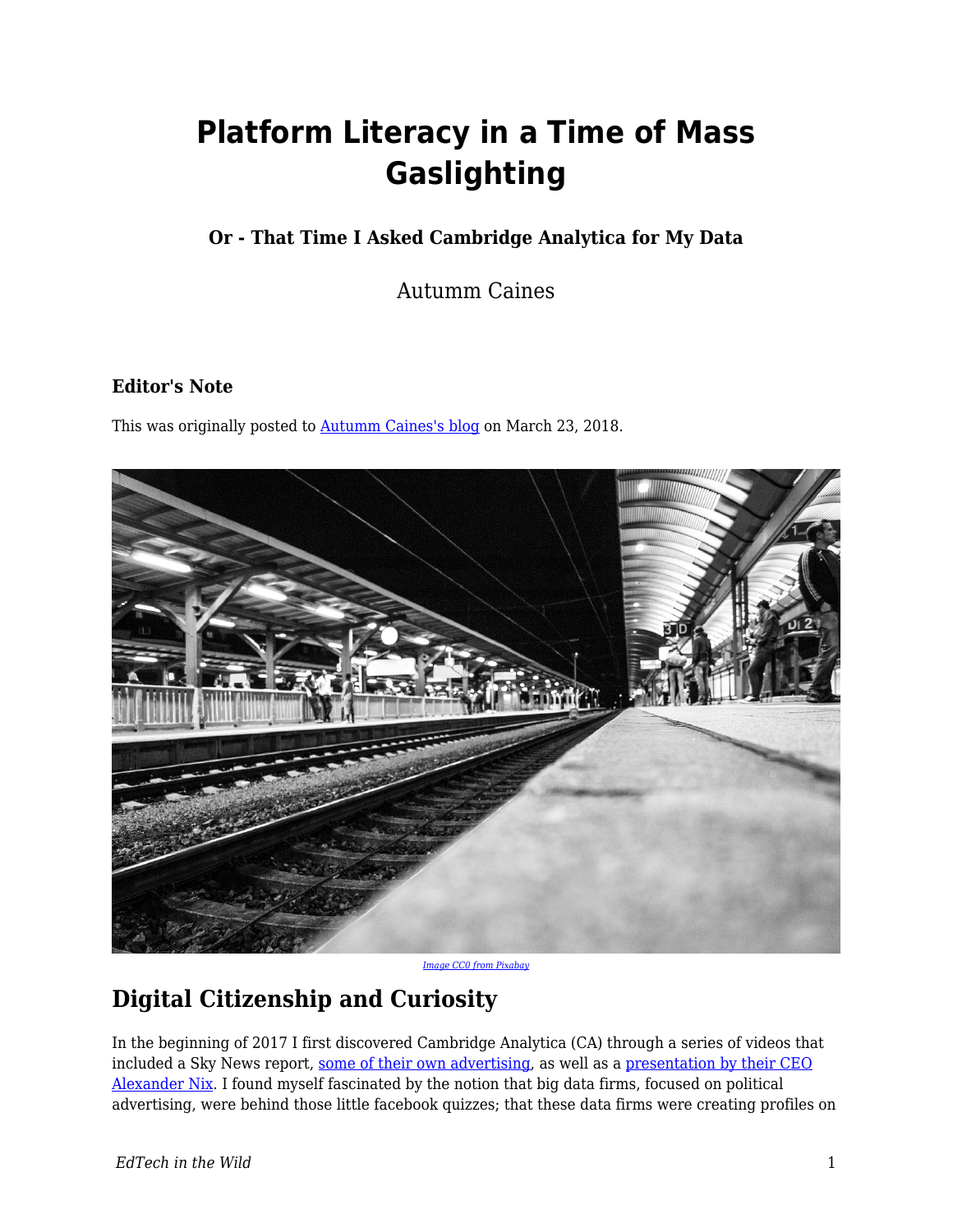people through harvesting their data from these quizzes and combining it with other information about them like basic demographics, voter and districting information, and who knows what else to create a product for advertisers. I was in the process of refining a syllabus for a class and [creating an](https://digciz.org/) [online community around digital citizenship](https://digciz.org/) so this was of particular interest to me.

My broad interest in digital citizenship is around our rights and responsibilities online and I was compelled by the thought that we could be persuaded to take some dumb quiz and then through taking that quiz our data would be taken and used in other ways that we never expected; in ways that would be outside of our best interests.

I had questions about what we were agreeing to: how much data firms could know about us, what kind of metrics they were running on us, how the data could be shared, and what those messages of influence might look like. I started asking questions but when the answers started coming in I found myself paralyzed under the sheer weight of how much work it took to keep up with all of it not to mention the threats of financial blowback. This paralisis made me wonder about the feasibility of an everyday person to challenge this data collection, request their own data to better understand how they were being marketed to, and of course the security and privacy of the data.

Cambridge Analytica is again in the news with a [whistleblower coming forward to give more details](https://www.theguardian.com/news/2018/mar/17/data-war-whistleblower-christopher-wylie-faceook-nix-bannon-trump) – including that the company was harvesting networked data (that is not just you but your friends' data) from facebook itself (reactions, personal messages, etc,) and not just the data entered into the quizzes. [Facebook has suspended the Cambridge Analytica's accounts](https://www.wsj.com/articles/facebook-suspends-cambridge-analytica-for-failing-to-delete-user-data-1521260051) and distanced themselves from the company. Additionally, [David Carroll, a professor from the New School Parson's School of Design,](https://www.documentcloud.org/documents/4413896-Prof-David-Carroll-UK-Legal-Claim-against.html) [filed a legal action this past week against the company in the UK.](https://www.documentcloud.org/documents/4413896-Prof-David-Carroll-UK-Legal-Claim-against.html) The story is just going crazy right now and every time I turn around there is something new.

However, much of this conversation is happening from the perspective of advertising technology (adtech), politics, and law. I'm interested in it from the perspective of education so I'd like to intersect the two.

### **The Request**

A few weeks after I found those videos, featured by and featuring Cambridge Analytica, I came across a [Motherboard article](https://motherboard.vice.com/en_us/article/mg9vvn/how-our-likes-helped-trump-win) that gave some history of how the company was founded and how they were hired by several high profile political campaigns. Around this time I also found Paul-Olivier Dehaye of [personaldata.io](https://personaldata.io/) who was [offering to help](https://medium.com/personaldata-io/quick-guide-to-asking-cambridge-analytica-for-your-data-52f9e74bd059) people understand how to apply to get a copy of their data from Cambridge Analytica based on the [Data Protection Act \(DPA\)](https://www.legislation.gov.uk/ukpga/1998/29/contents), as the data was being processed in the UK.

My interests in digital citizenship and information/media/digital literacy had me wondering just how much data CA was collecting and what they were doing with it. Their own advertising made them sound pretty powerful but I was curious about what they had, how much of it I'd potentially given to them through taking stupid online quizzes, and what was possible if combined with other data and powerful algorithms.

The original request was not to Cambridge Analytica but rather to their parent company SCL Elections. There was a form that I had to fill out and a few days later I got another email stating that I had to submit even more information and GPB £10 payable in these very specific ways.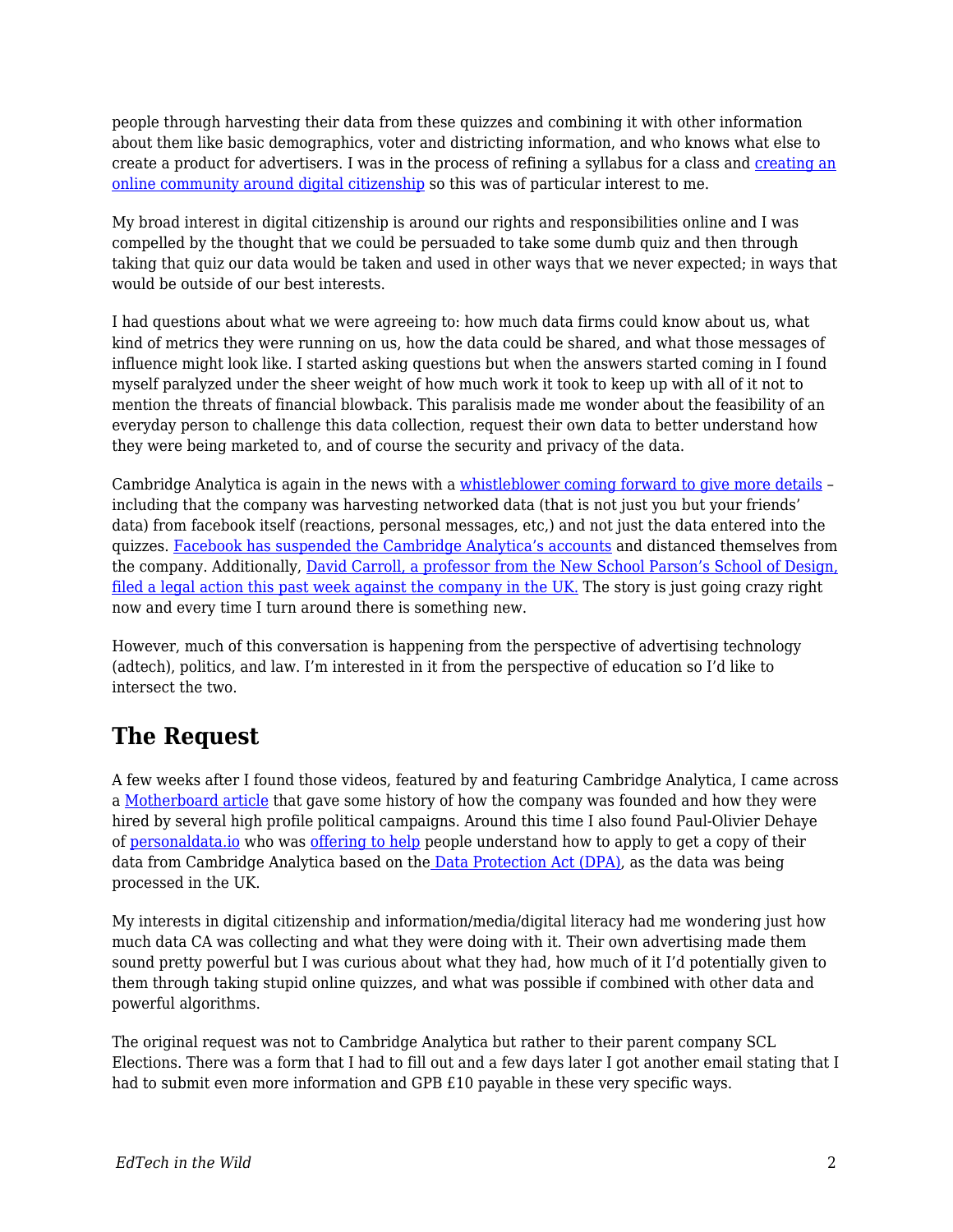

[/caption]Out of all of this, I actually found the hardest part to be paying the £10. My bank would only wire transfer a minimum of £50 and SCL told me that my \$USD check would have to match £10 exactly after factoring in the exchange rate the day they recieved it. I approached friends in the UK to see if they would write a check for me and I could pay them back. I had a trip to London planned and I considered dropping by their offices to give them cash, even though that was not one of the options listed. It seemed like silly barrier, that a large and powerful data firm could not accept a PayPal payment or something and would instead force me into overpayment or deny my request due to changes in the exchange rate. In the end, PersonalData.io paid for my request and I sent along the other information that SCL wanted.



liability of any officer in such body

Thank you,

### **Response**

After I got the £10 worked out with Paul I heard from SCL pretty quickly saying that they were processing my request and then a few days later I got [a letter](https://drive.google.com/file/d/1kioq-FHNvsYbszwpooOSPwlb-WYFrgwf/view?usp=sharing) and an [excel spreadsheet](https://docs.google.com/spreadsheets/d/1oi0HbaWXF0_3dvthY9zzfpPvaMBJqUYBJ3pLNrqhKKU/edit?usp=sharing) from Cambridge Analytica that listed some of the data that they had on me.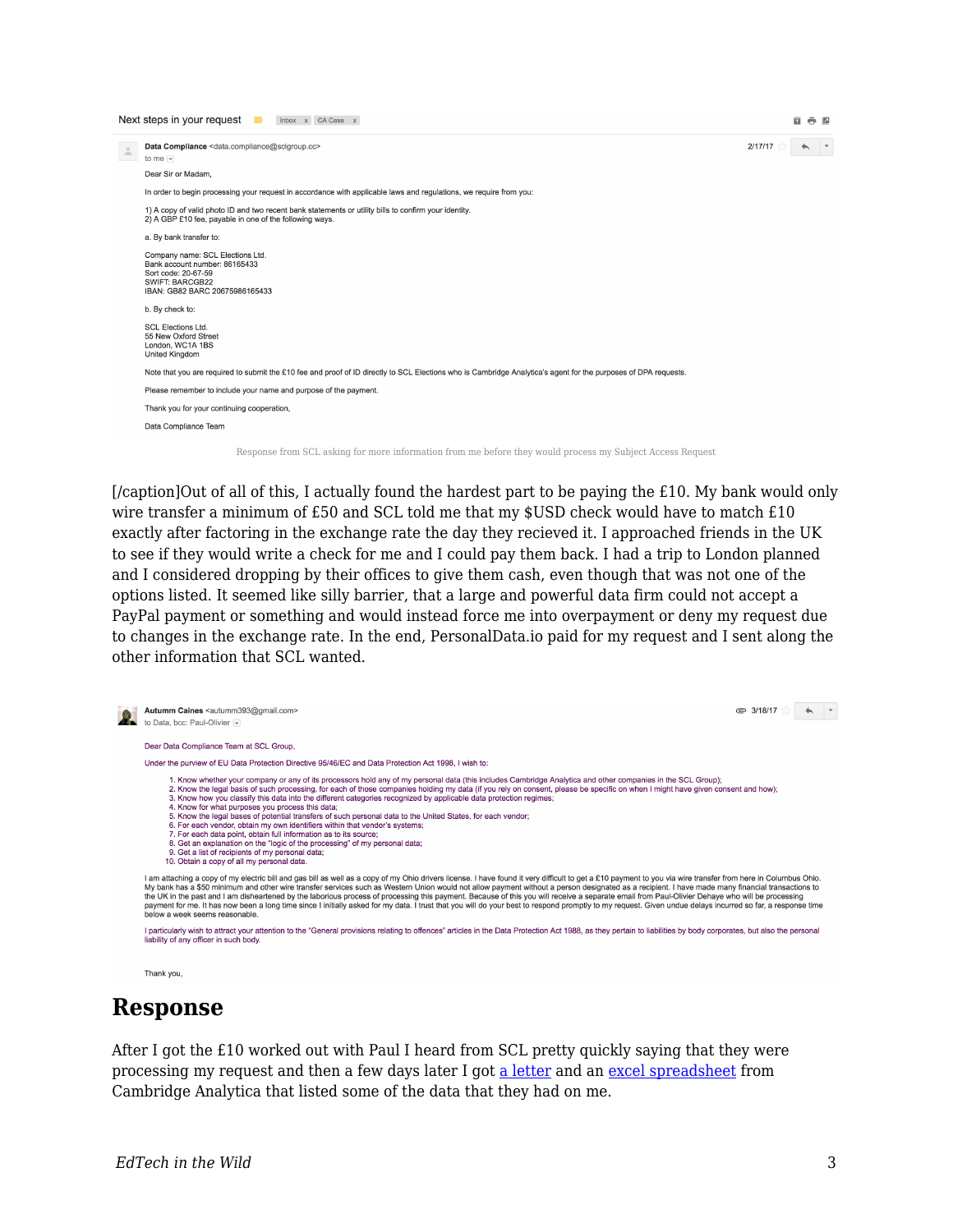It was not a lot of data, but I have administered several small learning platforms and one of the things that you learn after running a platform for awhile is that you don't really need a lot of data on someone to make certain inferences about them. I also found the last tab of the spreadsheet to be disconcerting as this was the breakdown of my political beliefs. This ranking showed how important on a scale of 1-10 various political issues were to me but there was nothing that told me how that ranking was obtained.

Are these results on the last tab from a quiz that I took; when I just wanted to know my personality type or what Harry Potter Character I most resemble? Is this a ranking based on a collection and analysis of my own Facebook reactions (thumbs up, love, wow, sad, or anger) on my friend's postings? Is this a collection and analysis of my own postings? I really have no way of knowing. According to the communication from CA it is these mysterious "third parties" who must be protected more than my data.

#### THE RECIPIENTS OR CLASSES OF RECIPIENTS OF PERSONAL DATA TO WHOM THE DATA WAS OR MAY HAVE BEEN DISCLOSED:

#### **Clients**

Political campaigns Independent expenditure groups Non-profit organizations **Commercial entities** 

#### Service providers

Digital marketing platforms Mail vendors Call centers Research partners Affiliated data processors Legal counsel

Some names and identifying particulars are not being disclosed to protect the identity of third parties.

Excerpt from the original response to the Subject Access request from Cambridge Analytica

In looking to find answers to these questions Paul put me in touch with a [Ravi Naik](http://www.itnsolicitors.com/our-team/partners/ravi-naik) of [ITN Solicitors](http://www.itnsolicitors.com/) who helped me to issue a response to CA asking for the rest of my data and more information about how these results were garnered about me. We never got a response that I can share and in considering my options and the potential for huge costs I could face it was just too overwhelming.

Is it okay to say I got scared here? Is it okay to say I chickened out and stepped away? Cause that is what I did. There are others who are more brave than me and I commend them. David Carroll, who I mentioned earlier just filed legal papers against CA, followed the same process that I did [is still trying](https://www.crowdjustice.com/case/scl/) [to crowdfund resources.](https://www.crowdjustice.com/case/scl/) I just didn't have it in me. Sorry democracy.

It kills me. I hope to find another way to contribute.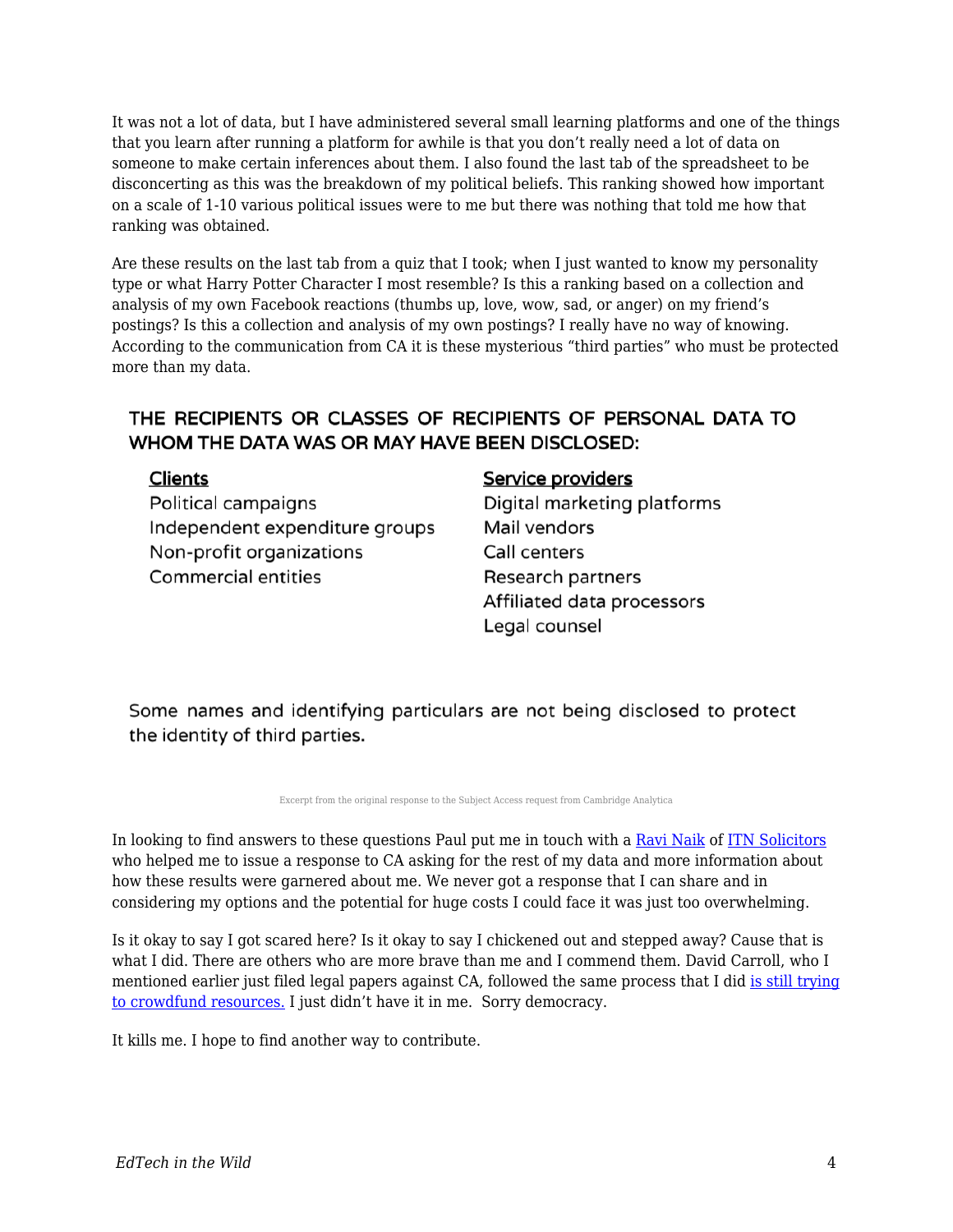## **Platform Literacy and Gaslighting**

So now it is a year later and the Cambridge Analytica story has hit and everyone is talking about it. I backed away from this case and asked Ravi to not file anything under my name months ago and yet here I am now releasing a bunch of it on my blog. What gives? Basically, I don't have it in me to take on the financial risk but I still think that there is something to be learned from the process that I went through in terms of education. This story is huge right now but the dominant narrative is approaching it from the point of view of advertising, politics, and the law. I'm interested in this from the perspective of what I do – educational technology.

About a week ago educational researcher and social media scholar [danah boyd delivered a keynote at](https://points.datasociety.net/you-think-you-want-media-literacy-do-you-7cad6af18ec2) [the South by Southwest Education \(SXSW Edu\) conference](https://points.datasociety.net/you-think-you-want-media-literacy-do-you-7cad6af18ec2) where she was pushed back on the way we approach media literacy with a focus on critical thinking – specifically in teaching but this also has implications for scholarship. This talk drew a body of compelling criticism from several other prominent educators including [Benjamin Doxtdato](http://www.longviewoneducation.org/no-cognitive-strengthening-exercises-arent-answer-media-literacy/)r, [Renee Hobbs](https://mediaedlab.com/2018/03/10/freedom-to-choose-an-existential-crisis/amp/), and [Maha Bali](https://blog.mahabali.me/social-media/too-critical-not-critical-enough/) which inspired [boyd to counter with another post responding to the criticisms.](https://medium.com/@zephoria/a-few-responses-to-criticism-of-my-sxsw-edu-keynote-on-media-literacy-7eb2843fae22)

The part of boyd's talk (and her response) that I find particularly compelling in terms of overlap with this Cambridge Analytica story is in the construct of [gaslighting](https://medium.com/@sheaemmafett/10-things-i-wish-i-d-known-about-gaslighting-22234cb5e407) in media literacy. boyd is not the first to use the term gaslighting in relation to our current situation with media but, again, often I see this presented from the perspective of adtech, law, or politics and not so much from the perspective of education.

If you don't know what [gaslighting](https://www.bustle.com/articles/132207-5-common-phrases-you-may-not-realize-are-gaslighting) is you can take a moment to look into it but basically it is a form of psychological abuse between people who are in close relationships or friendships. It involves an abuser who twists facts and manipulates another person by drawing on that close proximity and the knowledge that they hold about the victim's personality and other intimate details. The abuser uses the personal knowledge that they have of the person to manipulate them by playing on their fears, wants, and attractions.

One of the criticisms of boyd's talk, one that I'm sympathetic to, is around the lack of blame that she places on platforms. Often people underestimate what platforms are capable of and I don't think that most people understand the potential of platforms to track, extract, collect, and report on your behaviour.

In her rebuttal to these criticisms, to which I am equally sympathetic, boyd states that she is well aware of the part that platforms play in this problem and that she has addressed that elsewhere. She states that is not the focus of this particular talk to address platforms and I'm okay with that – to a point. Too often we attack a critic (for some reason more often critics of technology) who is talking about a complex problem for not addressing every facet of that problem all at once. It is often just not possible to address every angle at the same time and sometimes we need to break it up into more digestible parts. I can give this one to boyd – that is until we start talking about gaslighting.

It is exactly this principle of platforms employing this idea of personalization, or intimate knowledge of who a person is, which makes the gaslighting metaphor work. We are taking this thing that is a description of a very personal kind of abuse and using it to describe a problem at mass scale. It is the idea that the platform has data which tells it bits about who you are and that there are customers (most often advertisers) out there who will pay for that knowledge. If we are going to bring gaslighting into the conversation then we have to address the ability of a platform to know what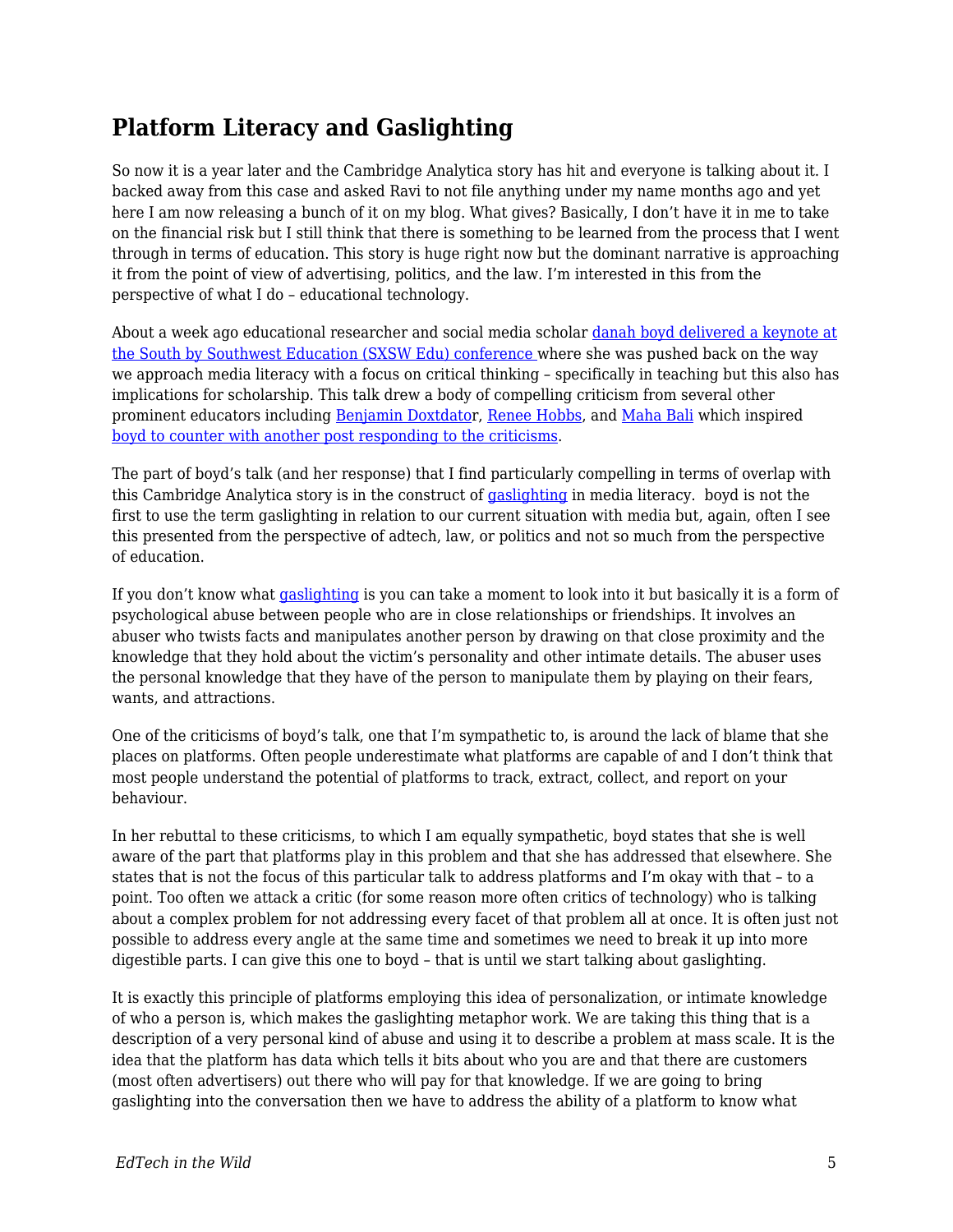makes you like, love, laugh, wow, sad, and angry and use that knowledge against you.

We don't give enough weight to what platforms take from us and how they often hide or own data from us and then sell it to third parties (users don't want to see all that messy metadata…. Right?). I'm not sure you even glimpse the possibilities if you are not in the admin position – and who gets that kind of opportunity?

It would be a stretch to call me a data scientist but I've built some kind of "platform literacy" after a little more than a decade of overseeing learning management systems (LMS) at small colleges but most people interact with platforms as a user not as an admin so they never get that. I'm not sure how to quantify my level of platform literacy but please understand that I'm no wiz kid – an LMS is no Facebook and in my case we are only talking about a few thousand users. I'm more concerned with making the thing work for professors and students than anything, however, in doing even a small amount of admin work you get a feel for what it means to consider and care about things on a different level: how accounts are created, how they interact with content and with other accounts, the way accounts leave traces through the content they contribute but also through their metadata, and how the platform is always monitoring this and how as an administrator you have access to that monitoring when the user (person) often does not.

I don't think that most LMS admins (at least as LMSs are currently configured) at small colleges are incentivised to go digging for nuanced details in that monitoring unprompted. I do think that platform owners who have customers willing to pay large sums for advertising contracts have more of a motivation to analyze such things.

Educational researchers are incentivised to show greater returns on learning outcomes and the drum beat of personalized learning is ever present. But I gotta ask if can we pause for a second and think... is there something to be learned from all this Cambridge Analytica, Facebook, personalization, microtargeting, of advertising story for education? Look at everything that I went through to try to better understand the data trails that I'm leaving behind and I still don't have the answers. Look at the consequences that we are now seeing from Facebook and Cambridge Analytica. The platforms that we use in education for learning are not exempt from this issue.

My mind goes back to all the times I've heard utopian dreams about making a learning system that is like a social media platform. All the times I've seen students who were told to use Facebook itself as a learning tool. So many times I've sat through vendor presentations around learning analytics and then during Q&A asked "where is the student interface – you know, so the student can see all of this for themselves" only to be told that was not a feature. All the times I've brainstormed the "next generation digital learning environment" only to hear someone say "can we build something like Facebook?" or "I use this other system because it is so much like Facebook". I get it. Facebook gives you what you want and it feels good – and oh how powerful learning would be if it felt good. But I'm not sure that is learning is the thing.

In her rebuttal boyd says that one of the outstanding questions that she has after listening to the critics (and thanking them for their input) is how to teach across gaslighting. So, it is here where I will suggest that we have to bring platforms back into the conversation. I'm not sure how we talk about gaslighting in media without looking at how platforms manipulate the frequency and context with which media are presented to us - especially when that frequency and context is "personalized" and based on intimate knowledge of what makes us like, love, wow, sad, grrrr.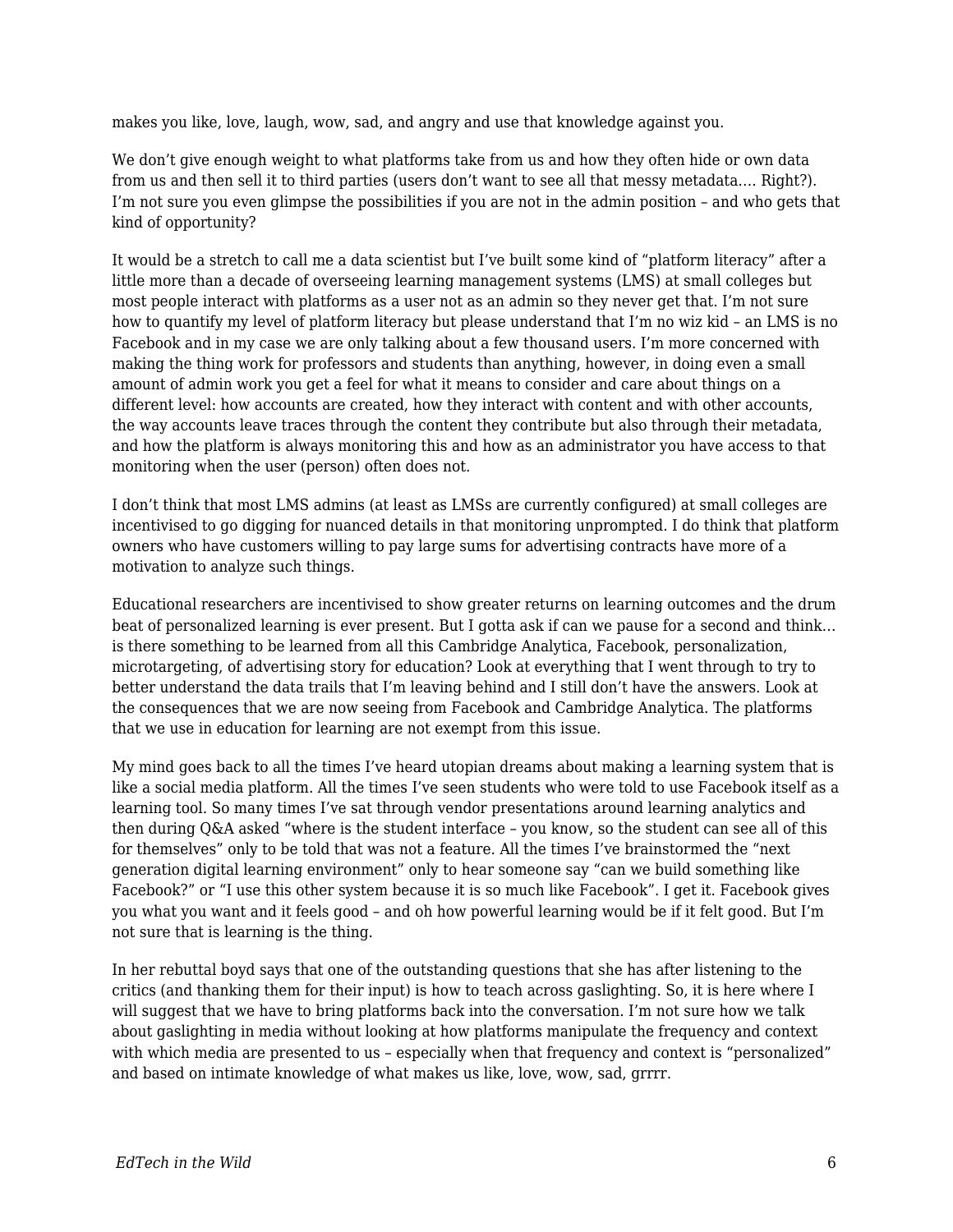Teaching and learning around this is not about validating the truthfulness of a source or considering bias in the story. Teaching and learning around this is about understanding the how and why of the thing, the platform, that brings you the message. The how and why it is bringing it to you right now. The how and why of the message looking the way that it does. The how and why of a different message that might be coming to someone else at the same time. It is about the medium more than the message.

And if we are going to talk about how platforms can manipulate us through media we need to talk about how platforms can manipulate us and how some will call it learning. Because there is a lot of overlap here and personalization is attractive – no really, I mean it is really really pretty and it makes you want more. I have had people tell me that they want personalization because they want to see advertising for the things that they "need". I tried to make the case that if they really needed it then advertising would not be necessary, but this fell flat.

Personalization in learning and advertising is enabled by platforms. Just as there are deep problems with personalization of advertising, we will find it is multiplied by tens of thousands when we apply it to learning. Utopian views that ignore the problems of platforms and personalization are only going to end up looking like what we are seeing now with Facebook and CA. The thing that I can't shake is this feeling that the platform itself is the thing that we need more people to understand.

What if instead of building platforms that personalized pathways or personalized content we found a way to teach platform's themselves so that students really understood what platforms were capable of collecting, producing, and contextualizing? What if we could find a way to build platform literacy within our learning systems so that students understood what platforms are capable of doing? Perhaps then when inside of social platforms people would not so easily give away their data and when they did they would have a better understanding of the scope. What if we were really transparent with the data that learning systems have about students and focused on making the student aware of the existence of their data and emphasised their ownership over their data? What if we taught data literacy to the student with their own data? If decades ago we would have focused on student agency and ownership over platforms and analytics I wonder if Cambridge Analytica would have even had a product to sell to political campaigns let alone ever been a big news story.

I'm not saying this would be a fail safe solution – solutions come with their own set of problems – but I think it could be a start. It would mean a change in the interfaces and structures of these systems but it would mean other things too. Changes in the way we make business decisions when choosing systems and changes in the way we design learning would have to be there too. But we have to start thinking and talking about platforms to even get started – because the way they are currently configured has consequences.